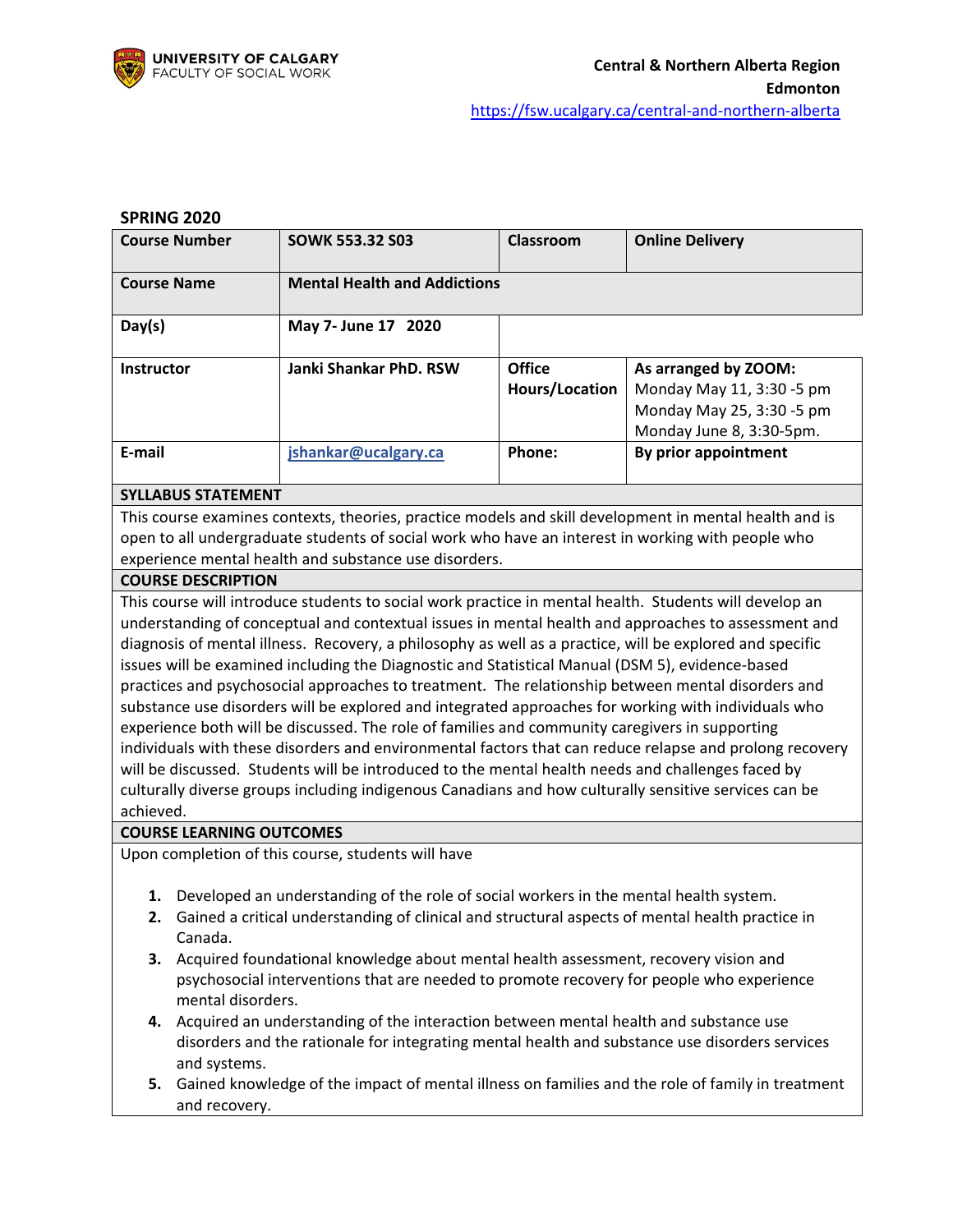- **6.** Achieved an understanding of the role of practitioners and support systems for treatment and recovery**.**
- **7.** Understood the influence of culture on mental health and the mental health needs of indigenous Canadians and culturally diverse groups.

### **LEARNING RESOURCES**

C<sub>LASS</sub> Scheeler

### **REQUIRED TEXTBOOKS AND/OR READINGS**

Davis, S. (2013). *Community mental health in Canada. Revised and expanded edition. Theory, Policy, Practice*. UBC Press

Recommended Readings for each module and a reference list will be put up on D2L Use APA formatting for citations.

### **LEARNING TECHNOLOGIES AND REQUIREMENTS**

The learning technologies that will be used for this course include D2L and Zoom. The D2L site that has been set up for this course will contain the recommended readings and relevant course materials.

You will need a laptop, internet access, microphone and speaker as a requirement for Zoom access. **RELATIONSHIP TO OTHER COURSES**

This course is offered as an elective in the Bachelor of Social Work program at the University of Calgary. This course is related to courses on the family, human development, mental health, psychosocial problems, counseling and community health.

| CLASS SCHEDULE                                        |                                                                                                                                           |                                                                     |  |  |
|-------------------------------------------------------|-------------------------------------------------------------------------------------------------------------------------------------------|---------------------------------------------------------------------|--|--|
| <b>Date</b>                                           | <b>Topic</b>                                                                                                                              | <b>Readings/Assignments Due</b>                                     |  |  |
| Module 1 Open May 6<br>Module 1 Closes May 20         | Conceptual and Contextual Issues in<br>Mental Health and recovery Vision                                                                  | Chapters 1,2,3,4,5 from<br>prescribed text.                         |  |  |
| Module 2 Open May 21<br>Module 2 Closes June 4        | Assessment, diagnosis and the DSM;<br>Mental Health Services Continuum;<br>Role of families and other stakeholders;                       | Chapters 14, 11, 7, 16 and<br>Selected readings for this<br>module. |  |  |
|                                                       | Approaches to treatment                                                                                                                   |                                                                     |  |  |
| Module 3<br>Open June 5<br>Module 3<br>Closes June 17 | Mental illness, substance abuse and<br>need for integrated care;                                                                          | Chapters: 6, 18, 13, and<br>Selected readings for this              |  |  |
|                                                       | Legal and Ethical Context of practice;<br>The interface with criminal justice;<br>Mental health of indigenous and diverse<br>populations. | module                                                              |  |  |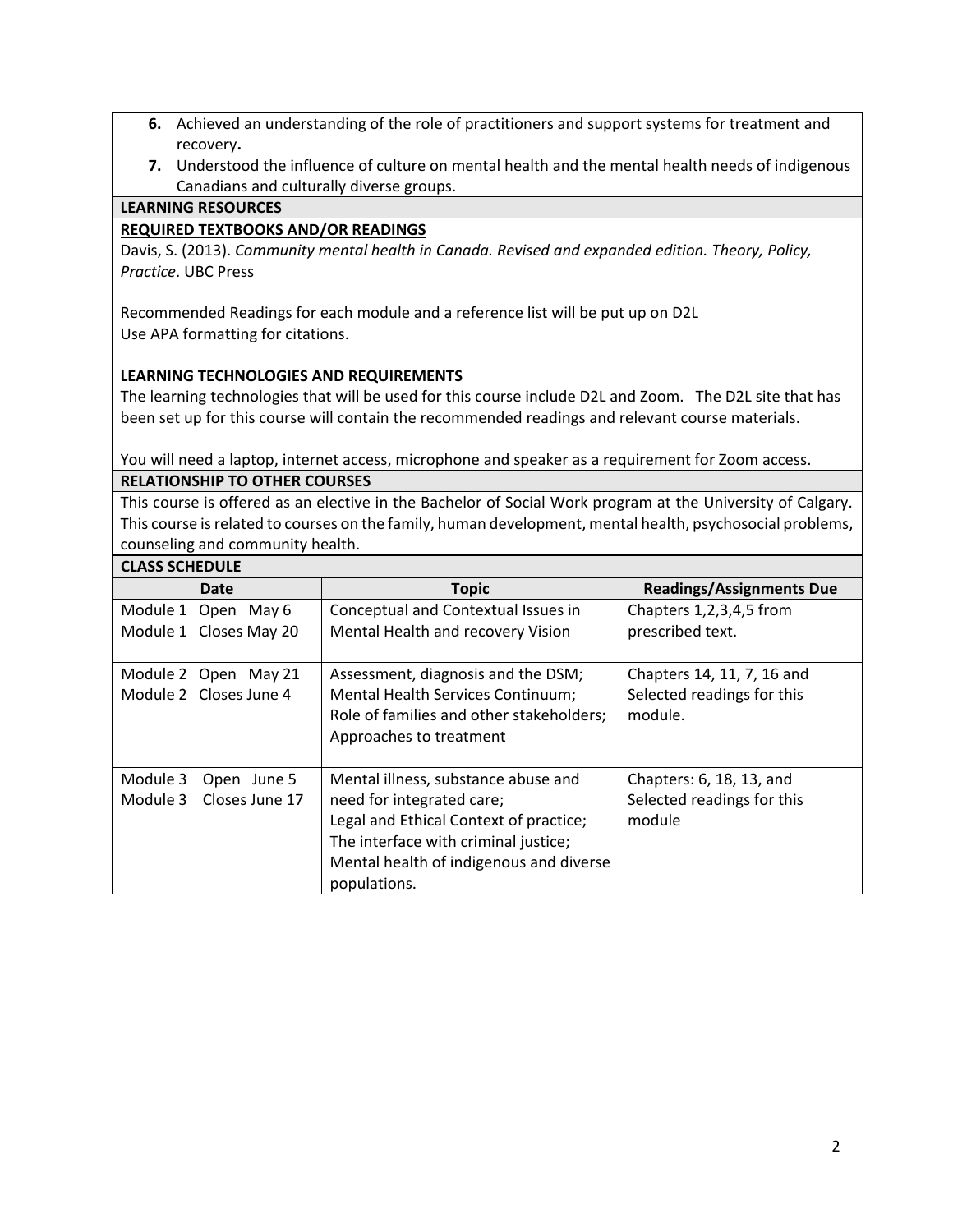### Assumptions Underlying this Course: the instructor's philosophy

The classroom is an inclusive space and should be free from prejudice and discrimination based on gender, race, ethnicity, class, age, ability, religion, sexual orientation, and gender identity. • the instructor and students are responsible to ensure full inclusion and will commit to this through selfreflection, peer support and constructive dialogue. • ideas, rather than individuals, are open to challenge. Students will engage with respect to familiarity with the topics we will discuss in this course; all questions contribute to learning and all voices should be heard. • everyone in the classroom is a potential teacher and learner. Everyone brings valuable life experiences from which we can all learn. Some students may contribute prior learning and experience; others' contributions may be less direct and include, for example, skills in asking questions or knowledge of other cultures and contexts. All contributions will be honored and appreciated. • students are responsible for their own learning and commit to reading and viewing assigned materials, contributing to ongoing group discussions in an ongoing and timely fashion, and supporting one another to achieve learning objectives. • the instructor will monitor all online activities, be responsive to students' questions and ensure that learning objectives and course requirements are clearly stated and understood.

## **GUIDELINES FOR ZOOM SESSIONS IN ONLINE CLASSES**

Students are expected to participate actively in all Zoom sessions. If you are unable to attend a Zoom session, please contact your instructor to arrange an alternative activity for the missed session (e.g., to review a recorded session). Please be prepared, as best as you are able, to join class in a quiet space that will allow you to be fully present and engaged in Zoom sessions. Students will be advised by their instructor when they are expected, if they are able, to turn on their webcam (for group work, presentations, etc.). All students are expected to behave in a professional manner during the session.

The instructor may record online Zoom class sessions for the purposes of supporting student learning in this class – such as making the recording available for review of the session or for students who miss a session. Students will be advised before the instructor initiates a recording of a Zoom session. These recordings will be used to support student learning only and will not be shared or used for any other purpose.

## **Zoom recordings of online classes**

All students are encouraged to participate actively in all the three Zoom sessions that are part of this course. The instructor may record online Zoom class sessions for the purposes of supporting student learning in this class – such as making the recording available for review of the session or for students who miss a session. Students will be advised before the instructor initiates a recording of a Zoom session. These recordings will be used to support student learning only and will not be shared or used for any other purpose.

## **ASSESSMENT COMPONENTS**

Evaluation of student performance in this course will be based on three components: 1. participation in group discussions for each module, 2. one group assignment and 3. one written assignment. Discussion times have been designated for each module as indicated above and the written assignments will be submitted by each student/group in specified drop boxes in D2L. Students are expected to do the readings, reflect, and to share your thoughts, experiences and questions as they apply to your developing knowledge of mental health and illness.

| Assessment rubrics for each assignment will be provided on D2L |  |  |  |         |  |
|----------------------------------------------------------------|--|--|--|---------|--|
|                                                                |  |  |  | Aligned |  |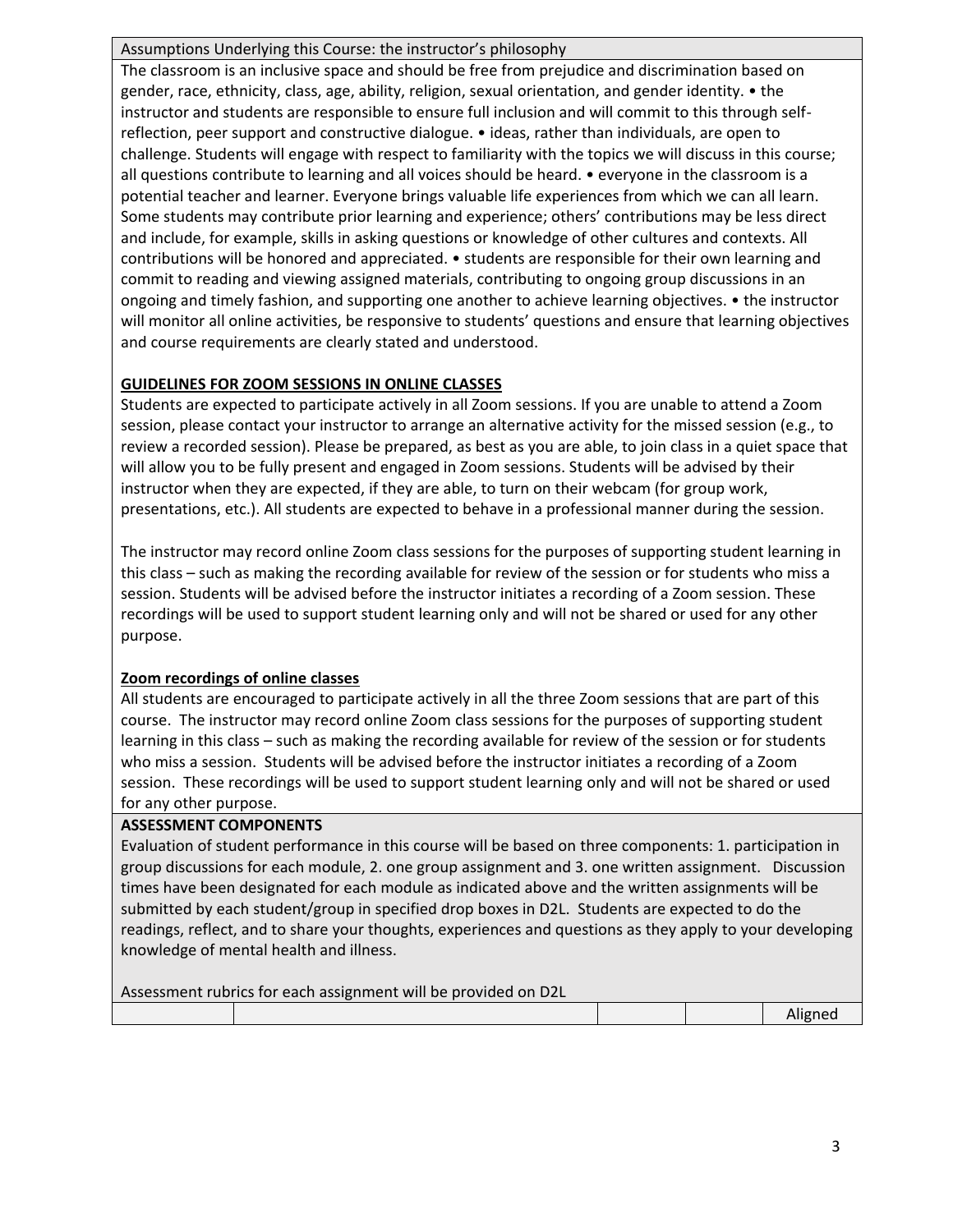| Assessment<br>Method                                  | <b>Assessment Description &amp; Criteria</b>                                                                                                                                                                                                                                                                                                                                                                                                                                                                                                                                                                                                                                                                                                                                                            | Due Date                                                                                  | Weight | Course<br>Learning<br>Outcome |
|-------------------------------------------------------|---------------------------------------------------------------------------------------------------------------------------------------------------------------------------------------------------------------------------------------------------------------------------------------------------------------------------------------------------------------------------------------------------------------------------------------------------------------------------------------------------------------------------------------------------------------------------------------------------------------------------------------------------------------------------------------------------------------------------------------------------------------------------------------------------------|-------------------------------------------------------------------------------------------|--------|-------------------------------|
| 1. Postings in<br>D2L group<br>discussion<br>forum    | Students are expected to do the readings, reflect,<br>and to share your thoughts, experiences and<br>questions as they apply to your developing<br>knowledge of community mental health practice.<br>These online discussions are intended to replicate<br>study or seminar groups offered in face-to-face<br>instruction, to provide the opportunity to share<br>individual perspectives, and to foster<br>collaborative learning.                                                                                                                                                                                                                                                                                                                                                                     | On the<br>day the<br>module<br>closes                                                     | 30%    | 2, 5                          |
|                                                       | D2L postings will comprise one posting (350<br>words) per module and an answer (about 200<br>words) to one of the questions posed by your<br>peers or the instructor. Your postings and<br>answers will be evaluated in terms of thoughtful,<br>scholarly, and timely participation in D2I<br>discussions.                                                                                                                                                                                                                                                                                                                                                                                                                                                                                              |                                                                                           |        |                               |
|                                                       | Work on each module should conclude prior to<br>the opening of the next module. You can include<br>references for the postings if you are making<br>statements based on your readings.                                                                                                                                                                                                                                                                                                                                                                                                                                                                                                                                                                                                                  |                                                                                           |        |                               |
| 2. Movie/<br>documentary<br>review (Group<br>project) | For the purpose of this assignment students have<br>been divided into groups of 3/4. Each group will<br>select and review a movie/documentary<br>exploring the experiences of a person coping with<br>mental health issues. They are then asked to<br>write an assessment, diagnosis and treatment<br>plan for the identified client presented in the<br>movie. Group members should agree on how to<br>carry out an assessment in terms of what they<br>would like to know and what questions to ask,<br>engage in a discussion to determine a provisional<br>diagnosis (and the appropriateness of it) and<br>rationale, and a possible treatment plan. In<br>addition, students should offer a critique<br>(limitations, possible alternative) from a social<br>work and social justice perspective. | June 8<br>midnight<br>Email to<br>instructor<br>name of<br>Selected<br>movie by<br>May 20 | 25%    | 1, 3, 5, 6                    |
|                                                       | The product for submission will be a Poster that<br>summarizes the salient issues like client history,<br>(case summary), diagnosis (provisional), potential<br>treatment plan and critique. Include references<br>based on your readings (at least 3-5). Submit to                                                                                                                                                                                                                                                                                                                                                                                                                                                                                                                                     |                                                                                           |        |                               |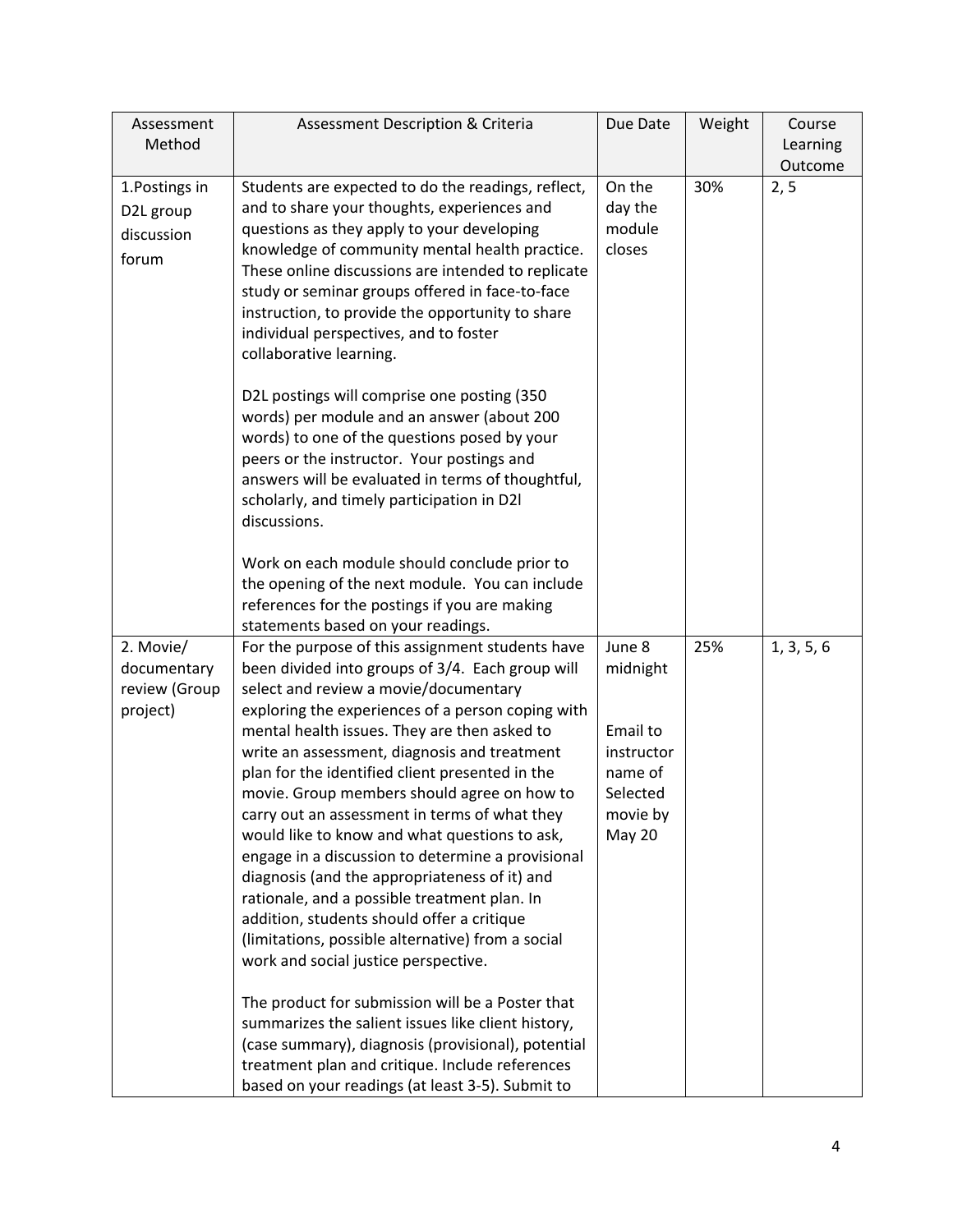|         | drop box through D2L by prescribed submission<br>date.<br>Students should meet virtually to discuss the<br>assignment and share impressions of the chosen<br>movie/documentary, how it related to the<br>literature reviewed to date, assign tasks and<br>review progress. Group members should have<br>selected a movie to review by May 20, 2020                                                                                                              |                     |     |                        |
|---------|-----------------------------------------------------------------------------------------------------------------------------------------------------------------------------------------------------------------------------------------------------------------------------------------------------------------------------------------------------------------------------------------------------------------------------------------------------------------|---------------------|-----|------------------------|
| 3.Essay | midnight and email this to the instructor.<br>"A person can recover their life without recovering<br>from their illness and a mental health system must<br>incorporate programs and support systems that<br>are not only geared to reducing symptoms of<br>mental illness but also promote the ability of<br>people living with a mental illness".<br>Discuss this in the context of a<br>person<br>experiencing mental illness and substance use<br>disorders. | June 15<br>midnight | 45% | 1, 2, 3, 4, 5,<br>6, 7 |
|         | Your essay must reflect your understanding of<br>mental illness and substance use disorders,<br>vulnerabilities,<br>associated<br>assessment<br>and<br>diagnostic issues, DSM 5 classification, what<br>recovery means for the person and the role of<br>families, practitioners and support systems in<br>facilitating<br>Include<br>recovery.<br>about<br>$8 - 10$<br>references.                                                                             |                     |     |                        |
|         | Length: 12 pages (excluding title page and<br>references page), 12-point Times New Roman<br>font, double-spaced, 1" margins                                                                                                                                                                                                                                                                                                                                     |                     |     |                        |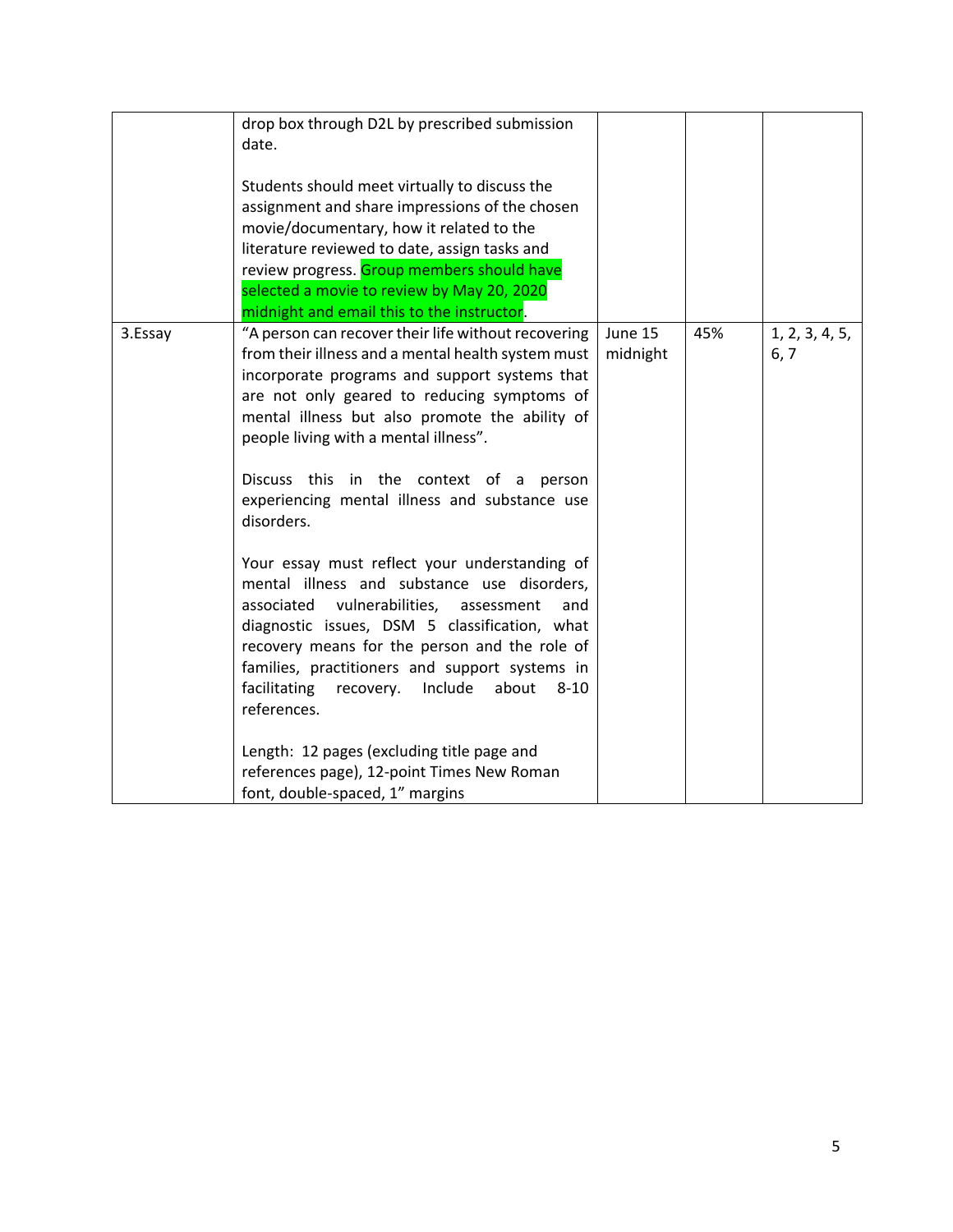## **GUIDELINES FOR SUBMITTING ASSIGNMENT**

Please submit assignments 2 and 3 electronically through their respective drop-box in D2L. Assignments must be submitted in Word Assignments should have a file name as follows: "Full name and assignment number" (e.g., Jane Smith Assignment 2). Assignments are due before midnight on their due date. Please note that it is the student's responsibility to keep a copy of each submitted assignment and to ensure that the proper version is submitted.

If any student is unable to complete any part of the assignment/course they can contact the instructor.

### **LATE ASSIGNMENTS**

Late assignments will be accepted only in exceptional circumstances and at the discretion of the instructor.

## **EXPECTATIONS FOR WRITING**

All assignments will be assessed partly on writing skills. Writing skills include not only surface correctness (grammar, punctuation, sentence structure, etc.) but also general clarity and organization. Sources used in research papers must be properly documented and referenced in APA format. If you need writing support, please connect with the Student Success Centre, at: <https://www.ucalgary.ca/student-services/student-success/writing-support>

### **ACADEMIC MISCONDUCT**

It is expected that all work submitted in assignments is the student's own work, written expressly by the student for this course. Students are reminded that academic misconduct, including plagiarism, has serious consequences, as set out in the University Calendar:

<http://www.ucalgary.ca/pubs/calendar/current/k.html>

|  | <b>GRADING</b>                                              |              |                                                      |                   |
|--|-------------------------------------------------------------|--------------|------------------------------------------------------|-------------------|
|  | <b>University of Calgary</b>                                |              |                                                      |                   |
|  | Faculty of Social Work, Central and Northern Alberta Region |              |                                                      |                   |
|  |                                                             |              | <b>BSW Grading System</b>                            |                   |
|  |                                                             |              | 2019-2020                                            |                   |
|  | <b>Grade</b>                                                | Grade        | <b>Description</b>                                   | <b>Percentage</b> |
|  |                                                             | <b>Point</b> |                                                      | Range             |
|  | $A+$                                                        | 4.0          | Outstanding                                          | $95 - 100$        |
|  | A                                                           | 4.0          | Excellent – superior performance, showing            | $95 - 100$        |
|  |                                                             |              | comprehensive understanding of subject matter        |                   |
|  | A-                                                          | 3.7          |                                                      | $90 - 94$         |
|  | $B+$                                                        | 3.3          |                                                      | $85 - 89$         |
|  | B                                                           | 3.0          | Good - clearly above average performance with        | $80 - 84$         |
|  |                                                             |              | knowledge of subject matter generally complete       |                   |
|  | <b>B-</b>                                                   | 2.7          |                                                      | $75 - 79$         |
|  | $C+$                                                        | 2.3          |                                                      | $70 - 74$         |
|  | C                                                           | 2.0          | Satisfactory - basic understanding of subject matter | $65 - 69$         |
|  | $C -$                                                       | 1.7          |                                                      | $60 - 64$         |
|  | D+                                                          | 1.3          |                                                      | $55 - 59$         |
|  | D                                                           | 1.0          | Minimal Pass - marginal performance                  | $50 - 54$         |
|  | F                                                           | 0.0          | Fail – unsatisfactory performance or failure to meet |                   |
|  |                                                             |              | course requirements                                  | <b>Below 50</b>   |
|  |                                                             |              |                                                      |                   |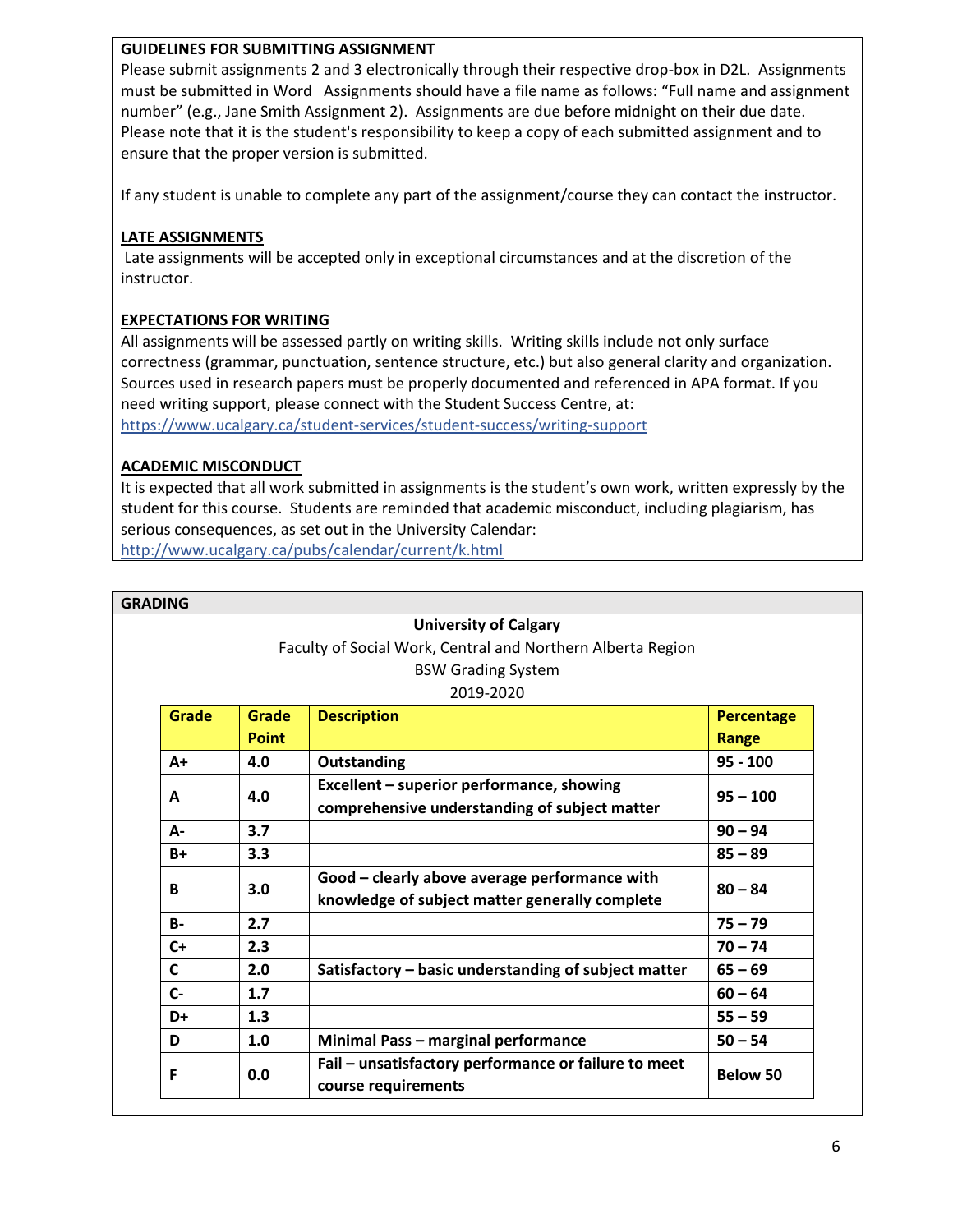A student's final grade for the course is the sum of the separate assignments. It is not necessary to pass each assignment separately in order to pass the course.

### **WITHDRAWAL**

No refunds for withdrawal from six-week **spring session half-courses** after May 12, 2020. The last day for registration and changes of registration for six-week spring session half-courses is May 12, 2020. The last day to withdraw with permission from six-week **spring session half-courses** is 4:00 p.m. on June 17, 2020. The deadline to withdraw with permission from spring session block courses is 4:00 p.m. on the last business day prior to the end of the block course. The Undergraduate Academic Schedule for 2020- 2021 can be viewed at<http://www.ucalgary.ca/pubs/calendar/current/academic-schedule.html> . The online version of the academic schedule supersedes the information on this course outline.

### **COURSE EVALUATION**

Student feedback will be sought at the end of the course through the standard University and Faculty of Social Work course evaluation forms. Students are welcome to discuss the process and content of the course at any time with the instructor.

### **ADDITIONAL SUGGESTED READINGS**

These are available on D2L as reference list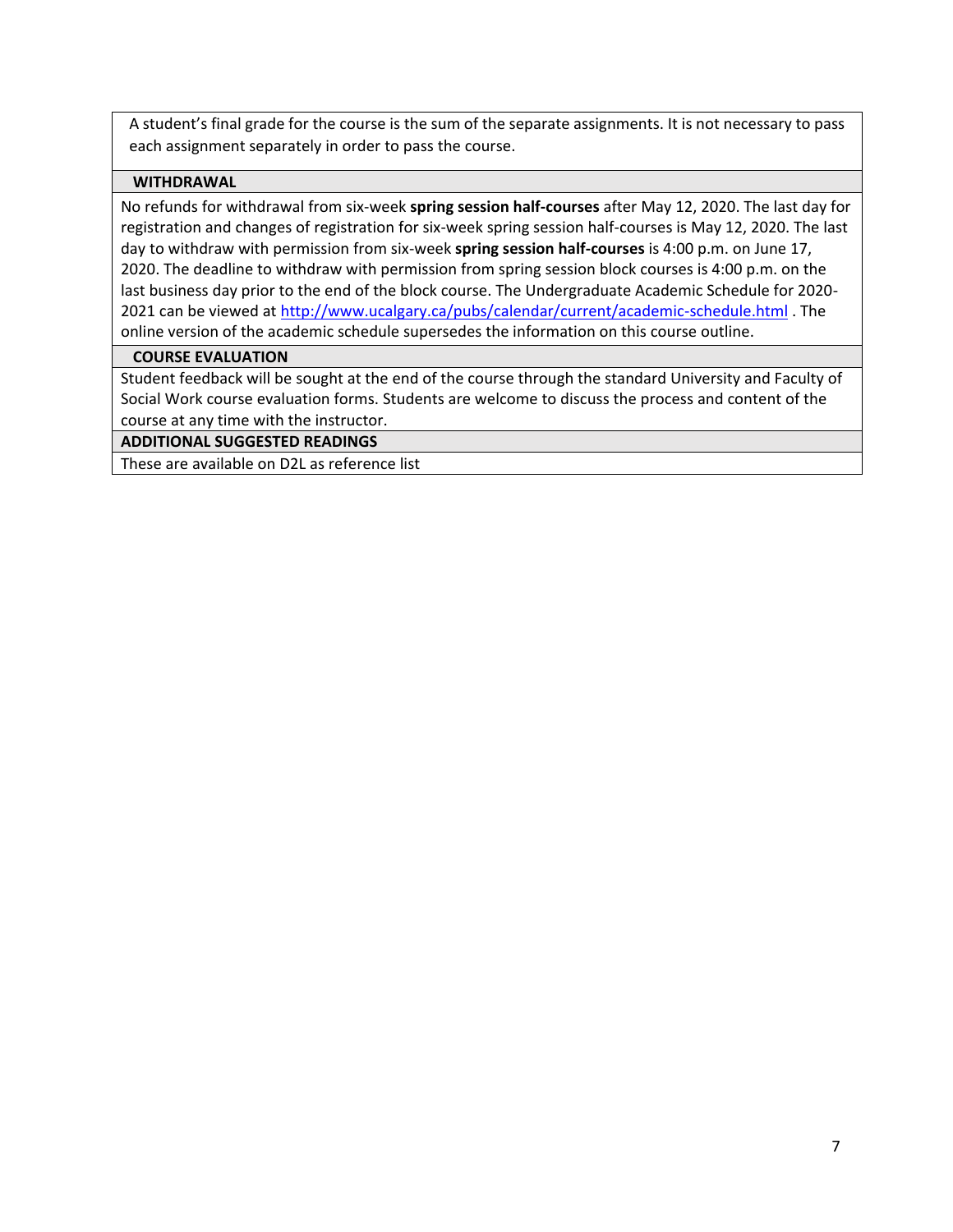#### **UNIVERSITY OF CALGARY POLICIES AND SUPPORTS**

## **PROFESSIONAL CONDUCT**

As members of the University community, students and staff are expected to demonstrate conduct that is consistent with the University of Calgary Calendar <http://www.ucalgary.ca/pubs/calendar/current/k-2.html>

Students and staff are also expected to demonstrate professional behaviour in class that promotes and maintains a positive and productive learning environment. Consistent with the aims of the Social Work Program and the University of Calgary, all students and staff are expected to respect, appreciate, and encourage expression of diverse world views and perspectives; to offer their fellow community members unconditional respect and constructive feedback; and to contribute to building learning communities that promote individual and collective professional and personal growth. While critical thought and debate is valued in response to concepts and opinions shared in class, feedback must always be focused on the ideas or opinions shared and not on the person who has stated them.

Students and staff are expected to model behaviour in class that is consistent with our professional values and ethics, as outlined in the Canadian Association for Social Workers, Code of Ethics (2005) and the Alberta College of Social Work Standards of Practice (2019). Both can be found online at: <https://acsw.ab.ca/site/practice-resources?nav=sidebar>

### **ACADEMIC ACCOMMODATION**

It is the student's responsibility to request academic accommodations according to the University policies and procedures. Students seeking an accommodation based on disability or medical concerns should contact Student Accessibility Services (SAS). SAS will process the request and issue letters of accommodation to instructors. For additional information on support services and accommodations for students with disabilities, visi[t www.ucalgary.ca/access/](http://www.ucalgary.ca/access/) . Students who require an accommodation in relation to their coursework based on a protected ground other than disability should communicate this need in writing to their Instructor. The full policy on Student Accommodations is available at [http://www.ucalgary.ca/policies/files/policies/student](http://www.ucalgary.ca/policies/files/policies/student-accommodation-policy.pdf)[accommodation-policy.pdf.](http://www.ucalgary.ca/policies/files/policies/student-accommodation-policy.pdf)

## **RESEARCH ETHICS**

"If a student is interested in undertaking an assignment that will involve collecting information from members of the public, they should speak with the course instructor and consult the CFREB Ethics Website [\(http://www.ucalgary.ca/research/researchers/ethics-compliance/cfreb](http://www.ucalgary.ca/research/researchers/ethics-compliance/cfreb) ) before beginning the assignment.

## **ACADEMIC MISCONDUCT**

For information on academic misconduct and its consequences, please see the University of Calgary Calendar at<http://www.ucalgary.ca/pubs/calendar/current/k.html>

#### **INSTRUCTOR INTELLECTUAL PROPERTY**

Course materials created by professor(s) (including presentations and posted notes, labs, case studies, assignments and exams) remain the intellectual property of the professor(s). These materials may NOT be reproduced, redistributed or copied without the explicit consent of the professor. The posting of course materials to third party websites such as note-sharing sites without permission is